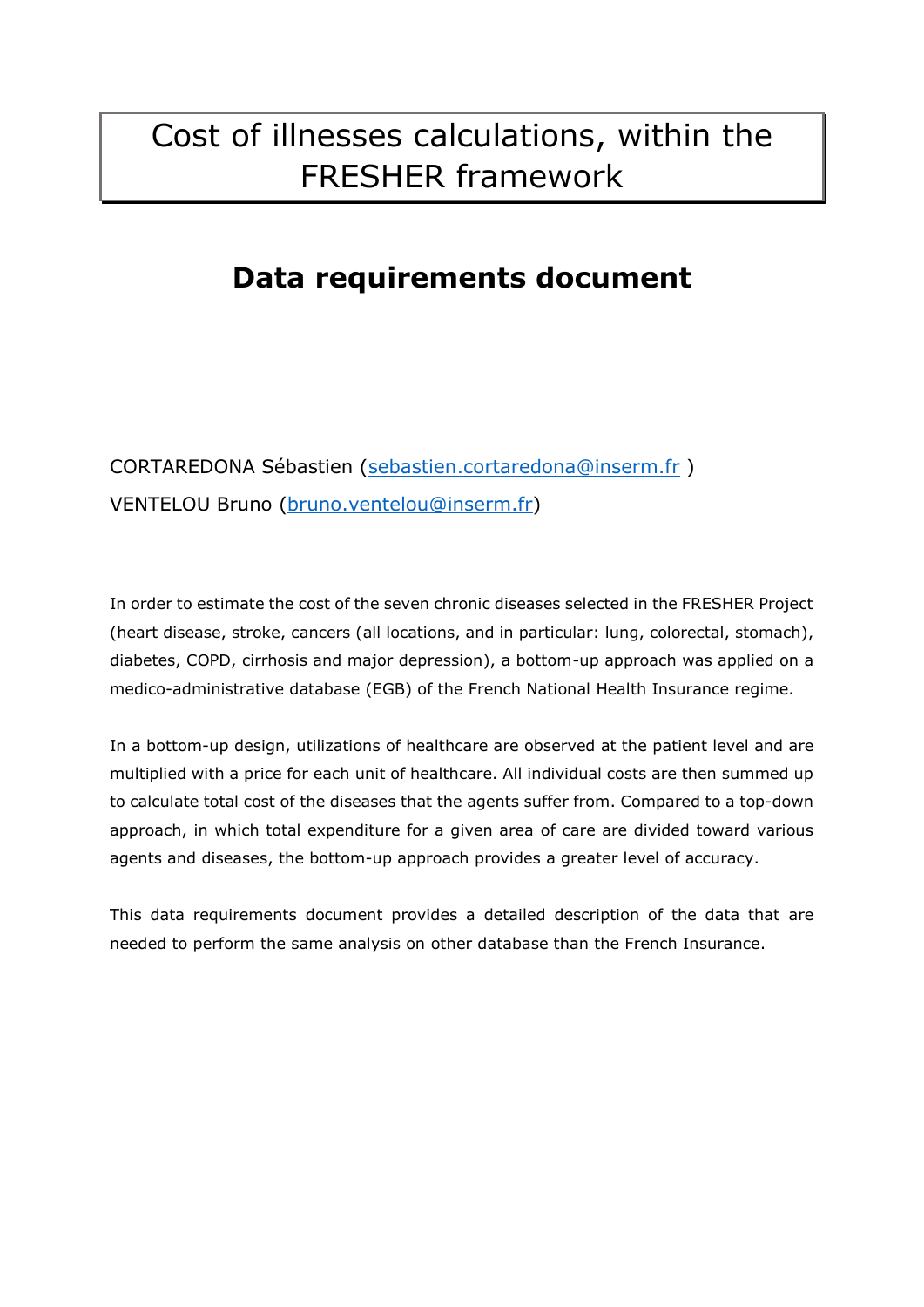## Type of database

In a bottom-up design, the statistical unit is the patient. **Therefore, the medicoadministrative data should be available at the patient level.** Each record in the database should be an act of medical care or a healthcare reimbursement.

#### Health care consumption data

The medico-administrative database should be covering at least one year of health care consumption for a population that is representative of the general population (then, if possible, including individuals without any healthcare use) including:

- All primary care and specialists consultations
- Prescribed drugs (pharmacy data) with ATC codes of prescribed drugs
- Medical procedures
- Biological tests
- Medical devices
- Health care from other health care professionals
- Hospital stay data (with associated diagnosis using ICD-10 classification)
- Prescribed drugs during hospital stays with TC codes

**The date of prescription (date of hospital stays for hospital data) and the cost associated with each health care consumption must be recorded in the database (amount paid by the patient and/or amount reimbursed by the health insurance; If not available, we can assume an average cost per procedure).**

#### Knowledge of the diseases

The medico-administrative database should provide information about illnesses that each agent is suffering from. This information could be obtained in various manner, depending on the countries' specific information system. In our view, three complementary strategies can be followed to identify patients with the seven chronic conditions: